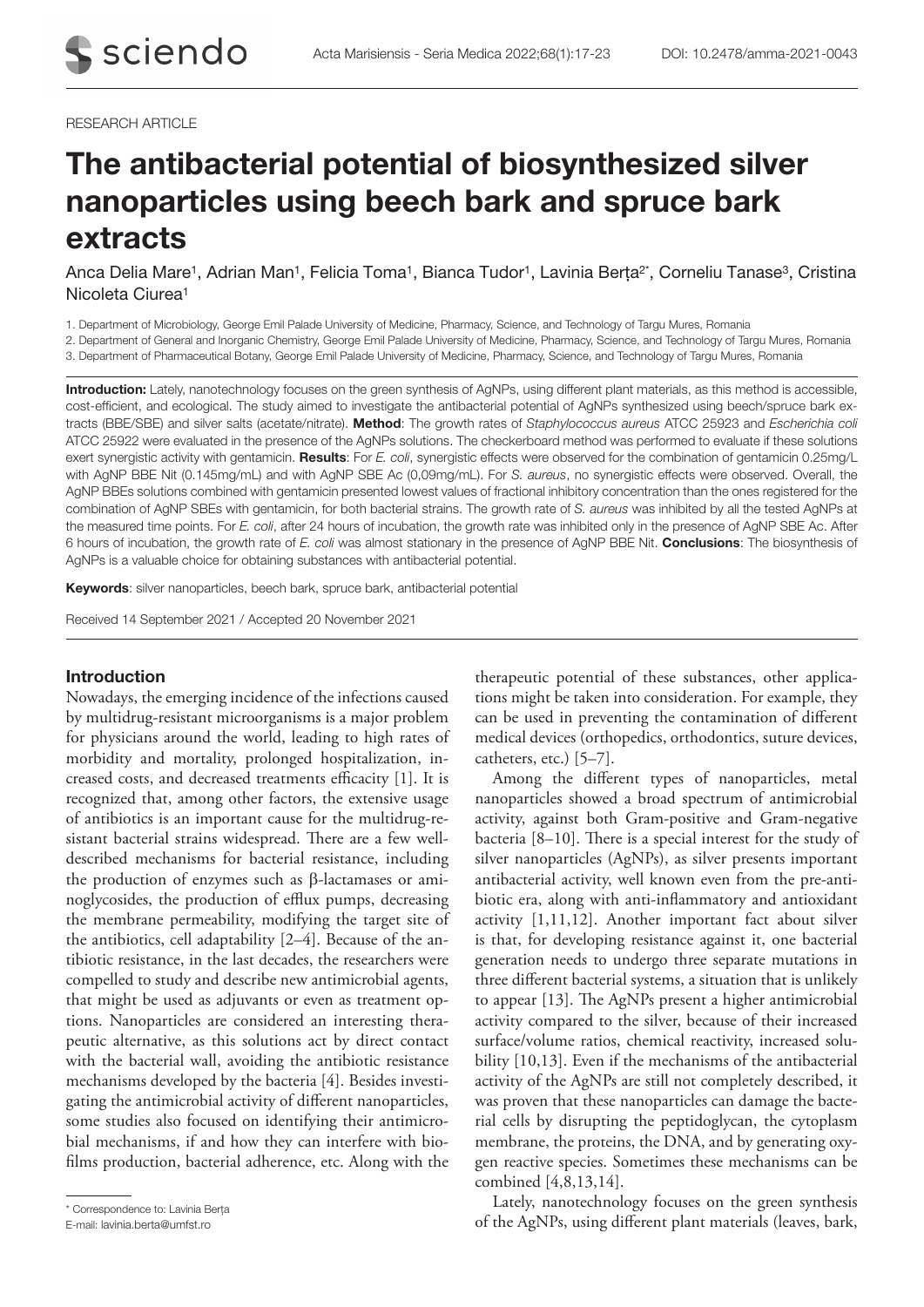fruits, flowers, rhizome, etc.), as this is an available, easy, cost-efficient, ecological alternative for the classic synthesis (physical or chemical). These methods of biosynthesis provides AgNPs with controlled size and shape, without other contaminants, making these solutions even more advantageous [15–18]. The plant extracts provides an important source of oils, enzymes, flavonoids, terpenoids, phenolic compounds, that can reduce the silver ions to form the AgNPs and also, acts as stabilizing agents [19–22]. Along with the active involvement in the AgNPs synthesis, the plant extract alone can provide important antibacterial activity, by their high content of alkaloids, tannins, terpenoids, phenolic compounds, with proven antimicrobial activity [23,24].

In recent studies, AgNPs synthesized with beech bark and spruce bark extracts were characterized, and their antibacterial activity was demonstrated [21,22,25]. This study aimed to further investigate the antibacterial activity of these AgNPs, by evaluating their influence on the growth rate of Gram-positive/Gram-negative bacterial strains and to evaluate if these solutions exert synergistic activity with gentamicin, a broad-spectrum antibiotic agent.

# Materials and Methods

### Bacterial strains

For this study, a Gram-positive bacterial strain (*Staphylococcus aureus* ATCC 25923) and Gram-negative bacterial strain (*Escherichia coli* ATCC 25922) were used. These bacterial strains, part of the collection from the Microbiology Laboratory UMPhST ("George Emil Palade" University of Medicine, Pharmacy, Science, and Technology of Târgu Mureș), were stored at -70°C, and revitalized before each experiment on Columbia blood agar (Oxoid, United Kingdom).

## The synthesis of the AgNPs

The protocols used for the preparation of the beech bark (*Fagus sylvatica* L.) extract, the spruce bark (*Picea abies* L.) extract, and the AgNPs were previously published [21,25].

Briefly, 10 g of beech/spruce bark extract were mixed with distilled water (100 mL), placed in an ultrasonic water bath for 30 minutes, and heated at 70°C. Afterward, the obtained extracts were filtered and filled with distilled water (to obtain a final volume of 100 mL).

The AgNPs were synthesized by mixing a 90 mL solution of 1mM silver salts (acetate/nitrate) with 10 mL of beech/spruce bark extracts. The pH was adjusted (at pH value 9) with NaOH. Afterward, the solutions were maintained at  $60^{\circ}$ C, in an ultrasonic bath, for the synthesis of the AgNPs. The biosynthesis was considered complete when the color modification appeared, and it was confirmed by UV\_VIS analyses. Sterile filters (0.45 µm pore diameter) were used to sterilize the final solutions. Following this protocol, we obtained four AgNPs solutions: silver nanoparticles obtained with beech bark extract and silver

acetate (AgNP BBE Ac), 2.16 mg/mL; silver nanoparticles obtained with beech bark extract and silver nitrate (AgNP BBE Nit), 2.33 mg/mL; silver nanoparticles obtained with spruce bark extract and silver acetate (AgNP SBE Ac), 2.93 mg/mL, and silver nanoparticles obtained with spruce bark extract and silver nitrate (AgNP SBE Nit) 2.56 mg/mL.

## Gentamicin synergy test - checkerboard method

The checkerboard method was performed for each bacterial strain and for each tested AgNPs, to evaluate if the tested substances exert synergistic activity in combination with different concentrations of gentamicin. Two folded dilutions were performed from the tested AgNPs solutions with Mueller Hinton Broth 2X, in a finale volume of 100 µL, in each horizontal row of a 96-well microtiter plate. From gentamicin sulfate 600 IU/mg (Sigma-Aldrich, United States) we performed dilutions to obtain a gentamicin stock solution of 32, 16, 8, 4, 1, 2, 0.5, 0,25 µg/mL and 50 µL of each dilution were added to each well of each horizontal row of the microtiter plate. Twenty microliters of a 0.5 McFarland bacterial inoculum were mixed with 9980 mL of Muller Hinton Broth 2X (Oxoid, United Kingdom), and from this suspension, 50 µL were added to each well of the 96-microtiter plate. After adding the 50  $\mu$ L gentamicin solution and the 50  $\mu$ L of bacterial inoculum, the final volume of each well was 200 µL in all the wells of the microtiter plate, so in the first well of each row, the final concentration of the tested solutions was 50%, while in the last well of each row the final concentration was almost zero (0.0005%). In all the wells of the first row, the final concentration of gentamicin was 8 µg/mL, while in all the wells of the last row the final concentration was almost zero (0.06 µg/mL). Minimum inhibitory concentration for each substance was considered on the well where no visible growth was observed, at the lowest concentration of the other substance. The growth control well was considered the well where both the tested substances and the gentamicin were at their lowest concentrations, while the negative control was considered the well where both the tested substances and the gentamicin were at their highest concentrations. The following formula was used for the assessment of the fractional inhibitory concentration (FIC):  $FIC = FIC A + FIC$ B. FIC A was the gentamicin MIC from the assessed well/ gentamicin MIC, and FIC B was the tested solution MIC from the assessed well/tested solution MIC. FIC values of 0.5 and below were interpreted as synergistic activity, FIC values between 0.51 – 2 were considered as an indifferent effect, while FIC values higher than 2, were interpreted as antagonistic activity.

#### The influence of AgNPs on the bacterial growth rate

The MIC wells of each tested substance (registered at the checkerboard method) were reproduced in 10 mL volume, in Muller Hinton Broth, and incubated at 37oC, for 24 hours. For the bacterial growth control, tubes without the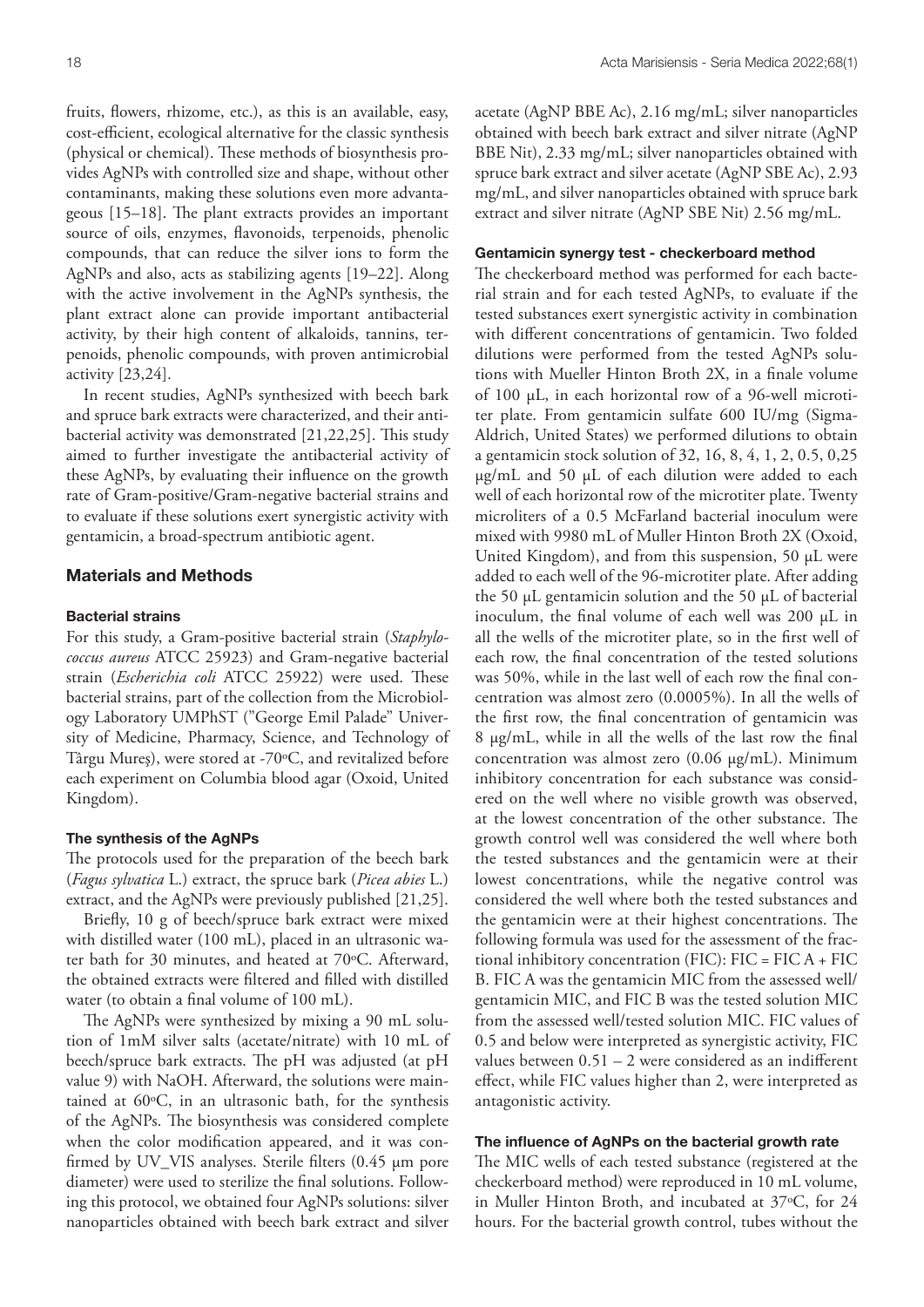tested substances were used. The optical density of the bacterial suspensions was assessed at 0, 6, 9, 12, and 24 hours, at 600 nm wavelength, using a spectrophotometer (Eppendorf BioPhotometer D30, Eppendorf Austria).

## **Results**

#### Gentamicin synergy test - checkerboard method

After performing the synergy test, synergistic effects were observed for *E. coli*, for combination of gentamicin 0.25mg/L with AgNP BBE Nit (0.145mg/mL) and with AgNP SBE Ac (0,09mg/mL). The other combinations of different concentrations of tested substances presented indifferent effects with different concentrations of gen tamicin.

Overall, the AgNP BBEs solutions in the combina tion with gentamicin presented lowest values of FIC (0.5, 0.56, 0.75) than the FICs registered for the combination of AgNP SBEs with gentamicin (0.5, 0.63, 1, 1.12), for both bacterial strains.

For *S. aureus*  (Figure 1), the combination of gentamicin with both AgNP BBEs solutions presented lowest value of FIC (0.75) than the combination of gentamicin with both AgNP SBEs. The 0.75 FIC value was registered for the following combination: 0.135 mg/mL AgNP BBE Ac with 0.125 mg/L gentamicin, 0.073 mg/mL AgNP BBE Nit with 0.25 mg/L gentamicin and 0.145 mg mg/mL AgNP BBE Nit with 0.125 mg/L gentamicin.

For *E. coli*  (Figure 2), the lowest FIC value (at the indifferent effect) was 0.56 was for the combination of 0.036 mg/mL AgNP BBE Nit with 0.5 mg/L gentamicin, followed by a FIC value of 0.57 for the combination of 0.038 mg/mL AgNP BBE Ac with 0.5 mg/L gentamicin and a FIC value of 0.63 for the combination of 0.045 mg/ mL AgNP SBE Ac with 0.5 mg/L gentamicin.

## The influence of the AgNPs on the bacterial growth rate

The growth rate of the *S. aureus* (Figure 3) was inhibited by all the tested AgNPs at the measurement time points (6, 9, 12, 24 hours), compared to the growth control. The growth inhibition of the *S. aureus* was more pronounced in the presence of AgNP BBE Ac, Ag NP BBE Nit, and AgNP SBE Ac (with almost similar growth rates for these three solutions) than the growth rate inhibition observed in the presence of the AgNP SBE Nit.

After 6 hours, the growth rate of *E. coli* (Figure 4) was inhibited in different degrees by all the tested AgNPs, es pecially by the AgNP BBE Nit, where the growth rate was almost stationary. At 9 hours, the growth rate of *E. coli* was inhibited only by the Ag NP BBE Ac, AgNP SBE Ac, and AgNP BBE Nit, while the growth rate in the presence of Ag NP SBE Nit was stimulated. Still, the trend of the growth rate of *E. coli* in the presence of AgNP BBE Nit was slower than in the presence of the rest of the AgNPs. After 12 hours of incubation, the growth rates in the pres ence of the AgNP SBE Ac and AgNP BBE Nit were still

|                       | 0.0005 | 0.03%  | $\overline{a}$ | 16.01         | 8.01              | 4.01                               | 2.01                                |                 |        |         |           |                        | 0.0005 | 0.03%  | $\overline{a}$       | 16.00  | 8.00   | 4.00         | 2.00          |                 |        |         |       |
|-----------------------|--------|--------|----------------|---------------|-------------------|------------------------------------|-------------------------------------|-----------------|--------|---------|-----------|------------------------|--------|--------|----------------------|--------|--------|--------------|---------------|-----------------|--------|---------|-------|
|                       | 0.001  | 0.05%  | $\sharp$       | 16.01         | 8.01              | 4.01                               | 2.01                                |                 |        |         |           |                        | 0.001  | 0.05%  | Ħ                    | 16.00  | 8.00   | 4.00         | 2.00          |                 |        |         |       |
|                       | 0.0025 | 0.10%  | $\overline{a}$ | 16.03         | 8.03              | 4.03                               | 2.03                                |                 |        |         |           |                        | 0.002  | 0.10%  | $\overline{a}$       | 16.00  | 8.00   | 4.00         | 2.00          |                 |        |         |       |
|                       | 0.005  | 0.20%  | ø              | 16.06         | 8.06              | 4.06                               | 2.06                                |                 |        |         |           |                        | 0.005  | 0.20%  | ø                    | 16.01  | 8.01   | 4.01         | 2.01          |                 |        |         |       |
|                       | 0.01   | 0.39%  | $\infty$       | 16.11         | 8.11              | 4.11                               | 2.11                                |                 |        |         |           |                        | 0.01   | 0.39%  | $\infty$             | 16.02  | 8.02   | 4.02         | 2.02          |                 |        |         |       |
|                       | 0.02   | 0.78%  |                | 16.22         | 8.22              | 4.22                               | 2.22                                |                 |        |         |           |                        | 0.02   | 0.78%  |                      | 16.03  | 8.03   | 4.03         | 2.03          |                 |        |         |       |
|                       | 0.045  | 1.56%  | $\bullet$      | 16.50         | 8.50              | 4.50                               | 2.50                                | 1.50            |        |         |           |                        | 0.04   | 1.56%  | G                    | 16.06  | 8.06   | 4.06         | 2.06          |                 |        |         |       |
| AgNP SBE Ac (mg/L; %) | 0.09   | 3.13%  | n<br>1         | 17.00         | 9.00              | 5.00                               | 3.00                                | 2.00            | 1.50   | 1.25    | 1.12      | AgNP SBE Nit (mg/L; %) | 0.08   | 3.13%  | ŋ                    | 16.13  | 8.13   | 4.13         | 2.13          |                 |        |         |       |
|                       | 0.18   | 6.25%  | $\overline{a}$ | 18.00         | 10.00             | 6.00                               | 4.00                                | 3.00            | 2.50   | 2.25    | 2.12      |                        | 0.16   | 6.25%  | 4                    | 16.25  | 8.25   | 4.25         | 2.25          |                 |        |         |       |
|                       | 0.36   | 12.50% |                | 20.00         | 12.00             | 8.00                               | 6.00                                | 5.00            | 4.50   | 4.25    | 4.12      |                        | 0.32   | 12.50% |                      | 16.50  | 8.50   | 4.50         | 2.50          | 1.50            |        |         |       |
|                       | 0.7325 | 25%    | $\mathbf{z}$   | 24.14         | 16.14             | 12.14                              | 10.14                               | 9.14            | 8.64   | 8.39    | 8.26      |                        | 0.64   | 25%    |                      | 17.00  | 9.00   | 5.00         | 3.00          | 2.00            | 1.50   | $1.25$  | 1.12  |
|                       | 1,465  | 50%    | T              | 32.28         | 24.28             | 20.28                              | 18.28                               | 17.28           | 16.78  | 16.53   | 16.40     |                        | 1.28   | 50%    | T                    | 18.00  | 10.00  | 6.00         | 4.00          | 3.00            | 2.50   | 2.25    | 2.12  |
|                       |        |        |                |               |                   |                                    |                                     |                 |        |         |           |                        |        |        |                      |        |        |              |               |                 |        |         |       |
|                       |        |        |                | ⋖<br>$\infty$ | $\mathbf{m}$<br>4 | $\circ$<br>$\overline{\mathbf{c}}$ | $\circ$<br>$\overline{\phantom{0}}$ | 0.5E            | 0.25 F | 0.125 G | Ŧ<br>0.06 |                        |        |        |                      | ⋖<br>8 | œ<br>4 | $\circ$<br>2 | $\frac{1}{1}$ | 0.5E            | 0.25 F | 0.125G  | 0.06H |
|                       |        |        |                |               |                   |                                    |                                     | Gentamicin mg/L |        |         |           |                        |        |        |                      |        |        |              |               | J/gm nibimstneD |        |         |       |
|                       | 0.0005 | 0.03%  | $\mathfrak{a}$ | 16.00         | 8.00              | 4.00                               | 2.00                                |                 |        |         |           |                        | 0.0005 | 0.03%  | 2                    | 16.00  | 8.00   | 4.00         | 2.00          |                 |        |         |       |
|                       | 0.001  | 0.05%  | Ħ              | 16.00         | 8.00              | 4.00                               | 2.00                                |                 |        |         |           |                        | 0.001  | 0.05%  | Ħ                    | 16.00  | 8.00   | 4.00         | 2.00          |                 |        |         |       |
|                       | 0.002  | 0.10%  | a              | 16.01         | 8.01              | 4.01                               | 2.01                                |                 |        |         |           |                        | 0.002  | 0.10%  | a                    | 16.01  | 8.01   | 4.01         | 2.01          |                 |        |         |       |
|                       | 0.004  | 0.20%  |                | 16.01         | 8.01              | 4.01                               | 2.01                                |                 |        |         |           |                        | 0.0045 | 0.20%  |                      | 16.02  | 8.02   | 4.02         | 2.02          |                 |        |         |       |
|                       | 0.008  | 0.39%  | 8              | 16.03         | 8.03              | 4.03                               | 2.03                                |                 |        |         |           |                        | 0.009  | 0.39%  | $\infty$             | 16.01  | 8.01   | 4.01         | 2.01          |                 |        |         |       |
|                       | 0.017  | 0.78%  |                | 16.06         | 8.06              | 4.06                               | 2.06                                |                 |        |         |           |                        | 0.018  | 0.78%  |                      | 16.06  | 8.06   | 4.06         | 2.06          |                 |        |         |       |
|                       | 0.038  | 1.56%  | $\circ$        | 16.14         | 8.14              | 4.14                               | 2.14                                |                 |        |         |           |                        | 0.036  | 1.56%  | $\bullet$            | 16.12  | 8.12   | 4.12         | 2.12          |                 |        |         |       |
| AgNP BBE Ac (mg/L; %) | 0.068  | 3.13%  | ŋ              | 16.25         | 8.25              | 4.25                               | 2.25                                | 1.25            |        |         |           | AgNP BBE Nit (mg/L; %) | 0.073  | 3.13%  | iņ                   | 16.25  | 8.25   | 4.25         | 2.25          | 1.25            | 0.75   |         |       |
|                       | 0.135  | 6.25%  | 4              | 16.50         | 8.50              | 4.50                               | 2.50                                | 1.50            | 1.00   | 0.75    |           |                        | 0.145  | 6.25%  | 4                    | 16.50  | 8.50   | 4.50         | 2.50          | 1.50            | 1.00   | 0.75    |       |
|                       | 0.27   | 12.50% | m              | 17.00         | 9.00              | 5.00                               | 3.00                                | 2.00            | 1.50   | 1.25    | 1.12      |                        | 0.29   | 12.50% | $\infty$             | 17.00  | 9.00   | 5.00         | 3.00          | 2.00            | 1.50   | 1.25    | 1.12  |
|                       | 0.54   | 25%    | 2              | 18.00         | 10.00             | 6.00                               | 4.00                                | 3.00            | 2.50   | 2.25    | 2.12      |                        | 0.5825 | 25%    | $\mathbf{\tilde{c}}$ | 18.01  | 10.01  | 6.01         | 4.01          | 3.01            | 2.51   | 2.26    | 2.13  |
|                       | 1.08   | 50%    | H              | 20.00         | 12.00             | 8.00                               | 6.00                                | 5.00            | 4.50   | 4.25    | 4.12      |                        | 1.165  | 50%    | Η                    | 20.02  | 12.02  | 8.02         | 6.02          | 5.02            | 4.52   | 4.27    | 4.14  |
|                       |        |        |                |               |                   |                                    |                                     |                 |        |         |           |                        |        |        |                      |        |        |              |               |                 |        |         |       |
|                       |        |        |                |               |                   |                                    |                                     |                 |        |         |           |                        |        |        |                      |        |        | $\circ$      |               |                 |        | 0.125 G | Ŧ     |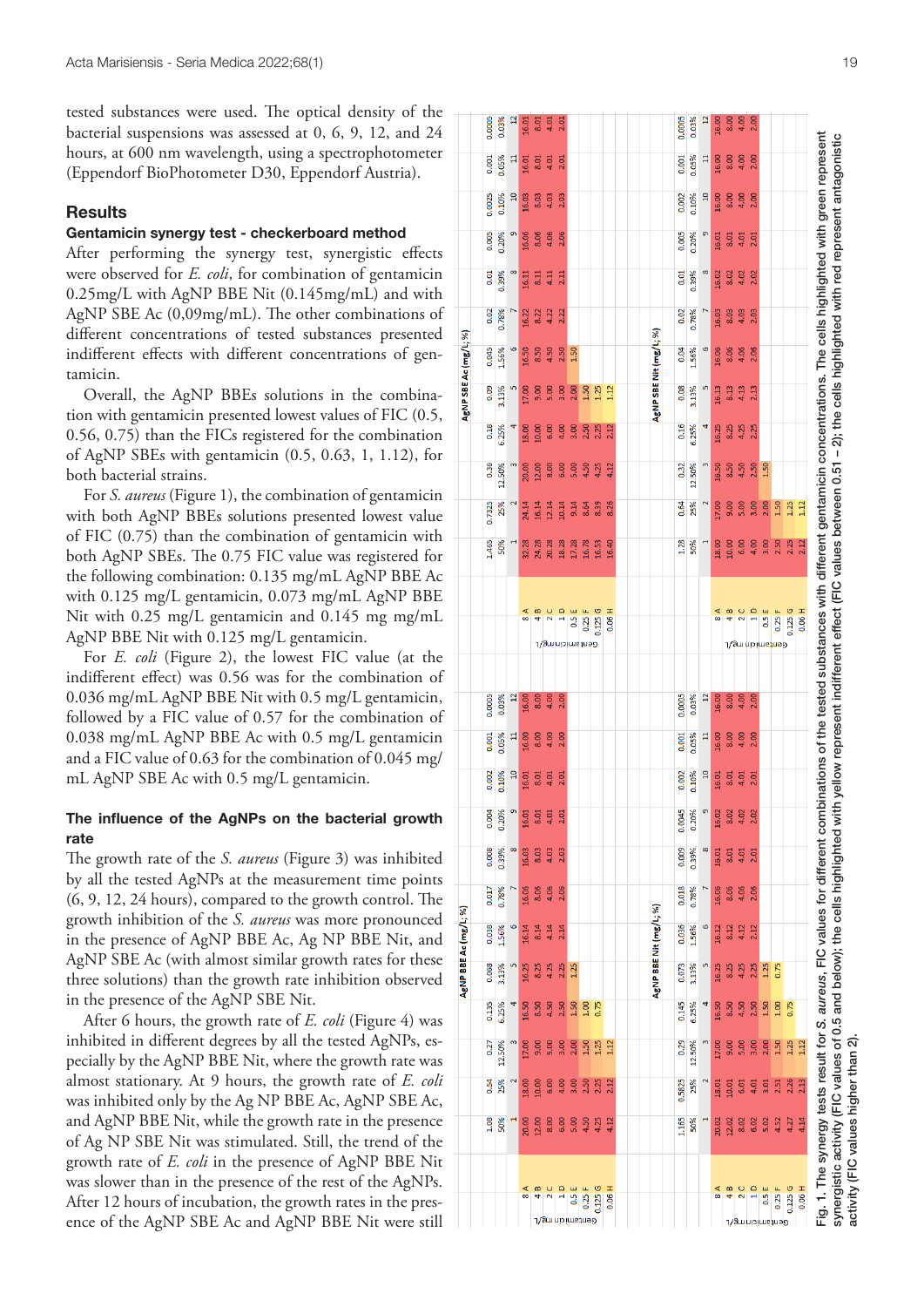|                       | 0.0005 | 0.03%  | $\overline{12}$        | 8.00                                                                                      | $4.00$<br>$2.00$        |                         |                |                                                                                                                                                                                                                                                                                                                                                                                                                                                |        |                             |         |        |  |                        | 0.0005 | 0.03%                                                                | $\frac{12}{2}$           |        | 8.00<br>8.4<br>2.00                         |                                                                                                                       |               |      |                      |                  |        |
|-----------------------|--------|--------|------------------------|-------------------------------------------------------------------------------------------|-------------------------|-------------------------|----------------|------------------------------------------------------------------------------------------------------------------------------------------------------------------------------------------------------------------------------------------------------------------------------------------------------------------------------------------------------------------------------------------------------------------------------------------------|--------|-----------------------------|---------|--------|--|------------------------|--------|----------------------------------------------------------------------|--------------------------|--------|---------------------------------------------|-----------------------------------------------------------------------------------------------------------------------|---------------|------|----------------------|------------------|--------|
|                       | 0.001  | 0.05%  | 테                      |                                                                                           | 8.00<br>4.00<br>2.00    |                         | 1.00           |                                                                                                                                                                                                                                                                                                                                                                                                                                                |        |                             |         |        |  |                        | 0.001  | 0.05%                                                                | 테                        |        | 8.00                                        | 2.00                                                                                                                  |               |      |                      |                  |        |
|                       | 0.0025 | 0.10%  | 10                     |                                                                                           | s. 01<br>4. 01<br>2. 01 |                         | 1.01           |                                                                                                                                                                                                                                                                                                                                                                                                                                                |        |                             |         |        |  |                        | 0.002  | 0.10%                                                                | $\frac{10}{2}$           |        | 8.00                                        | 2.00                                                                                                                  |               |      |                      |                  |        |
|                       | 0.005  | 0.20%  | $\bullet$              | 8.01                                                                                      | $4.01$<br>2.01          |                         | 1.01           |                                                                                                                                                                                                                                                                                                                                                                                                                                                |        |                             |         |        |  |                        |        | 0.005<br>0.20%                                                       | $\bullet$                |        |                                             | 8.01<br>4.01<br>2.01                                                                                                  | 1.01          |      |                      |                  |        |
|                       | 0.01   | 0.39%  | $^{\circ}$             |                                                                                           | 8.03<br>4.03<br>2.03    |                         | 1.03           |                                                                                                                                                                                                                                                                                                                                                                                                                                                |        |                             |         |        |  |                        |        | 0.01<br>0.39%                                                        | $\bigcirc$               |        | $8.02$<br>4.02                              | 2.02                                                                                                                  | 1.02          |      |                      |                  |        |
|                       | 0.02   | 0.78%  |                        |                                                                                           | 8.06<br>4.06<br>2.06    |                         | 1.06           |                                                                                                                                                                                                                                                                                                                                                                                                                                                |        |                             |         |        |  |                        |        | $0.02$<br>$0.78%$                                                    | $\overline{\phantom{0}}$ |        | 8.03<br>4.03                                | 2.03                                                                                                                  | 1.03          |      |                      |                  |        |
| AgNP SBE Ac (mg/L; %) | 0.045  | 1.56%  | $\bullet$              | 8.13                                                                                      | $4.13$                  |                         | 1.13           | 0.63                                                                                                                                                                                                                                                                                                                                                                                                                                           |        |                             |         |        |  |                        |        | $\frac{0.04}{1.56\%}$                                                |                          |        | 8.06<br>4.06                                | 2.06                                                                                                                  | 1.06          |      |                      |                  |        |
|                       | 0.09   | 3.13%  |                        | 8.25                                                                                      |                         | $4.25$<br>$2.25$        | 1.25           | 0.75                                                                                                                                                                                                                                                                                                                                                                                                                                           | 0.50   |                             |         |        |  | AgNP SBE Nit (mg/L; %) |        | 0.08<br>3.13%                                                        |                          |        | $\begin{array}{c} 8.13 \\ 4.13 \end{array}$ | 2.13                                                                                                                  | 113           |      |                      |                  |        |
|                       | 0.18   | 6.25%  |                        | 8.50                                                                                      |                         | 4.50<br>2.50            | 1.50           | 1.00                                                                                                                                                                                                                                                                                                                                                                                                                                           | 0.75   |                             |         |        |  |                        |        | 0.16<br>6.25%                                                        | $\overline{a}$           |        | 8.25                                        | 2.25                                                                                                                  | 1.25          |      |                      |                  |        |
|                       | 0.36   | 12.50% |                        | 9.00                                                                                      | 5.00                    | 3.00                    | 2.00           | 1.50                                                                                                                                                                                                                                                                                                                                                                                                                                           | 1.25   | $1.13\,$                    | 1.06    |        |  |                        |        | $\frac{0.32}{12.50\%}$                                               | $\degree$                |        |                                             | $\frac{5}{4}$ $\frac{5}{1}$ $\frac{5}{1}$                                                                             |               | 1.00 |                      |                  |        |
|                       | 0.7325 | 25%    |                        | 10.03                                                                                     | 6.03                    |                         | $4.03$<br>3.03 | 2.53                                                                                                                                                                                                                                                                                                                                                                                                                                           | 2.28   | 2.16                        | 2.09    |        |  |                        | 0.64   | 25%                                                                  | $\overline{2}$           |        | 9.00                                        | 3.00                                                                                                                  | 2.00          | 1.50 |                      | $\frac{12}{113}$ | 1.06   |
|                       | 1.465  | 50%    |                        | 12.07                                                                                     |                         | 8.07<br>6.07            |                | $5.07$<br>$4.57$<br>$4.32$                                                                                                                                                                                                                                                                                                                                                                                                                     |        | 4.19                        | 4.13    |        |  |                        |        | 1.28<br>50%                                                          | E <sub>1</sub>           | 10.00  |                                             | 6.00<br>4.00<br>3.00                                                                                                  |               | 2.50 | 2.25                 | 2.13             |        |
|                       |        |        |                        |                                                                                           |                         |                         |                |                                                                                                                                                                                                                                                                                                                                                                                                                                                |        |                             |         |        |  |                        |        |                                                                      |                          |        |                                             |                                                                                                                       |               |      |                      |                  |        |
|                       |        |        |                        | 8                                                                                         | 4                       | $\overline{\mathbf{N}}$ | $\frac{1}{1}$  | 0.5E                                                                                                                                                                                                                                                                                                                                                                                                                                           | 0.25 F | 0.125 G                     | 0.06H   |        |  |                        |        |                                                                      |                          | œ      | 4                                           | $\overline{\mathbf{c}}$                                                                                               | $\frac{1}{1}$ | 0.5E | 0.25 F               | 0.125G           | 0.06H  |
|                       |        |        |                        |                                                                                           |                         |                         |                | Gentamicinme/L                                                                                                                                                                                                                                                                                                                                                                                                                                 |        |                             |         |        |  |                        |        |                                                                      |                          |        |                                             | Gentamicin mg/L                                                                                                       |               |      |                      |                  |        |
|                       |        | 0.0005 | 0.03%                  | $\frac{1}{2}$                                                                             |                         | 8.8 8<br>4.8 8          |                |                                                                                                                                                                                                                                                                                                                                                                                                                                                |        |                             |         |        |  |                        | 0.0005 | 0.03%                                                                | 12                       |        | 8.8<br>4.8<br>2.8                           |                                                                                                                       |               |      |                      |                  |        |
|                       |        | 0.001  | 0.05%                  | $\mathfrak{a}$                                                                            |                         | 8.00<br>4.00            | 2.00           |                                                                                                                                                                                                                                                                                                                                                                                                                                                |        |                             |         |        |  |                        | 0.001  | 0.05%                                                                | $\overline{a}$           |        | 8.00                                        | 2.00                                                                                                                  |               |      |                      |                  |        |
|                       |        | 0.002  | 0.10%                  | $\frac{10}{2}$                                                                            |                         | 8.00<br>4.00            | 2.00           |                                                                                                                                                                                                                                                                                                                                                                                                                                                |        |                             |         |        |  |                        | 0.002  | 0.10%                                                                | 10                       |        |                                             | 8.30                                                                                                                  | 1.00          |      |                      |                  |        |
|                       |        | 0.004  | 0.20%                  | $\overline{\phantom{a}}$                                                                  |                         | 8.01<br>4.01<br>2.01    |                |                                                                                                                                                                                                                                                                                                                                                                                                                                                |        |                             |         |        |  |                        | 0.0045 |                                                                      | 6.20%                    |        |                                             | 8.01<br>4.01<br>8.01<br>5.01                                                                                          |               |      |                      |                  |        |
|                       |        | 0.008  |                        | 0.39%<br>8.01<br>4.01<br>2.01                                                             |                         |                         |                |                                                                                                                                                                                                                                                                                                                                                                                                                                                |        |                             |         |        |  |                        |        | 0.009<br>0.39% <sup>8</sup><br>8.02 4.02<br>4.02 1.02                |                          |        |                                             |                                                                                                                       |               |      |                      |                  |        |
|                       |        | 0.017  |                        | $\begin{array}{r} 0.78\% \\ 7 \\ 8.03 \\ 4.03 \\ 2.03 \end{array}$                        |                         |                         |                |                                                                                                                                                                                                                                                                                                                                                                                                                                                |        |                             |         |        |  |                        |        | $\frac{1}{100}$                                                      |                          |        |                                             | $\begin{array}{c} 8.03 \\ 4.03 \\ 2.03 \\ 1.03 \end{array}$                                                           |               |      |                      |                  |        |
|                       |        |        |                        | $\begin{array}{r} 0.038 \\ 1.56\% \\ 8.07 \\ 4.07 \\ 1.07 \\ 1.07 \\ 0.57 \\ \end{array}$ |                         |                         |                |                                                                                                                                                                                                                                                                                                                                                                                                                                                |        |                             |         |        |  |                        |        | $0.036$<br>$1.56%$<br>$8.06$<br>$4.06$<br>$1.06$<br>$1.06$           |                          |        |                                             |                                                                                                                       |               | 0.56 |                      |                  |        |
| AgNP BBE Ac (mg/L; %) |        |        |                        |                                                                                           |                         |                         |                |                                                                                                                                                                                                                                                                                                                                                                                                                                                |        |                             |         |        |  | AgNP BBE Nit (mg/L; %) |        | 0.073                                                                |                          |        |                                             | $\begin{array}{c} 8.13 \\ 4.13 \\ 2.11 \\ 1.13 \end{array}$                                                           |               | 0.63 |                      |                  |        |
|                       |        |        |                        |                                                                                           |                         |                         |                |                                                                                                                                                                                                                                                                                                                                                                                                                                                |        |                             |         |        |  |                        |        | $\begin{array}{c c}\n 0.145 \\  \hline\n 6.25\% \\  4\n \end{array}$ |                          |        |                                             | 333335                                                                                                                |               |      | 0.50                 |                  |        |
|                       |        |        | $\frac{0.27}{12.50\%}$ | $\mathbf{L}$                                                                              |                         |                         |                | $\begin{array}{c} 5.5 \\ 5.5 \\ 4.5 \\ 1.5 \\ 1.5 \\ 0.7 \\ \end{array}$                                                                                                                                                                                                                                                                                                                                                                       |        |                             |         |        |  |                        |        | $\begin{array}{c c} 0.29 \\ \hline 12.50\% \\ \hline \end{array}$    |                          |        |                                             |                                                                                                                       |               |      |                      |                  |        |
|                       |        | 0.54   |                        |                                                                                           |                         |                         |                |                                                                                                                                                                                                                                                                                                                                                                                                                                                |        |                             |         |        |  |                        | 0.5825 |                                                                      |                          |        |                                             |                                                                                                                       |               |      |                      |                  |        |
|                       |        | 1.08   |                        | $50\%$                                                                                    |                         |                         |                |                                                                                                                                                                                                                                                                                                                                                                                                                                                |        |                             |         |        |  |                        |        | $\begin{array}{c c}\n1.165 \\ 50% \\ 1\n\end{array}$                 |                          |        |                                             |                                                                                                                       |               |      |                      |                  |        |
|                       |        |        |                        |                                                                                           |                         |                         |                |                                                                                                                                                                                                                                                                                                                                                                                                                                                |        |                             |         |        |  |                        |        |                                                                      |                          |        |                                             |                                                                                                                       |               |      |                      |                  |        |
|                       |        |        |                        |                                                                                           | ⋖<br>8                  | $\mathbf{m}$            |                | $\begin{array}{c}\n\mathbf{a} & \mathbf{b} \\ \mathbf{c} & \mathbf{c} \\ \mathbf{d} & \mathbf{c} \\ \mathbf{e} & \mathbf{c} \\ \mathbf{e} & \mathbf{c} \\ \mathbf{e} & \mathbf{c} \\ \mathbf{e} & \mathbf{c} \\ \mathbf{e} & \mathbf{c} \\ \mathbf{e} & \mathbf{c} \\ \mathbf{e} & \mathbf{c} \\ \mathbf{e} & \mathbf{c} \\ \mathbf{e} & \mathbf{c} \\ \mathbf{e} & \mathbf{c} \\ \mathbf{e} & \mathbf{c} \\ \mathbf{e} & \mathbf{c} \\ \math$ |        | $0.25$ F<br>Gentamicin mg/L | 0.125 G | 0.06 H |  |                        |        |                                                                      |                          | ⋖<br>8 | $\blacksquare$                              | $\begin{array}{c}\n\mathbf{a} \\ \mathbf{b} \\ \mathbf{c} \\ \mathbf{d} \\ \mathbf{e}\n\end{array}$<br>Gentamicinne/L |               |      | $\frac{0.5}{0.25}$ F | 0.125G           | 0.06 H |

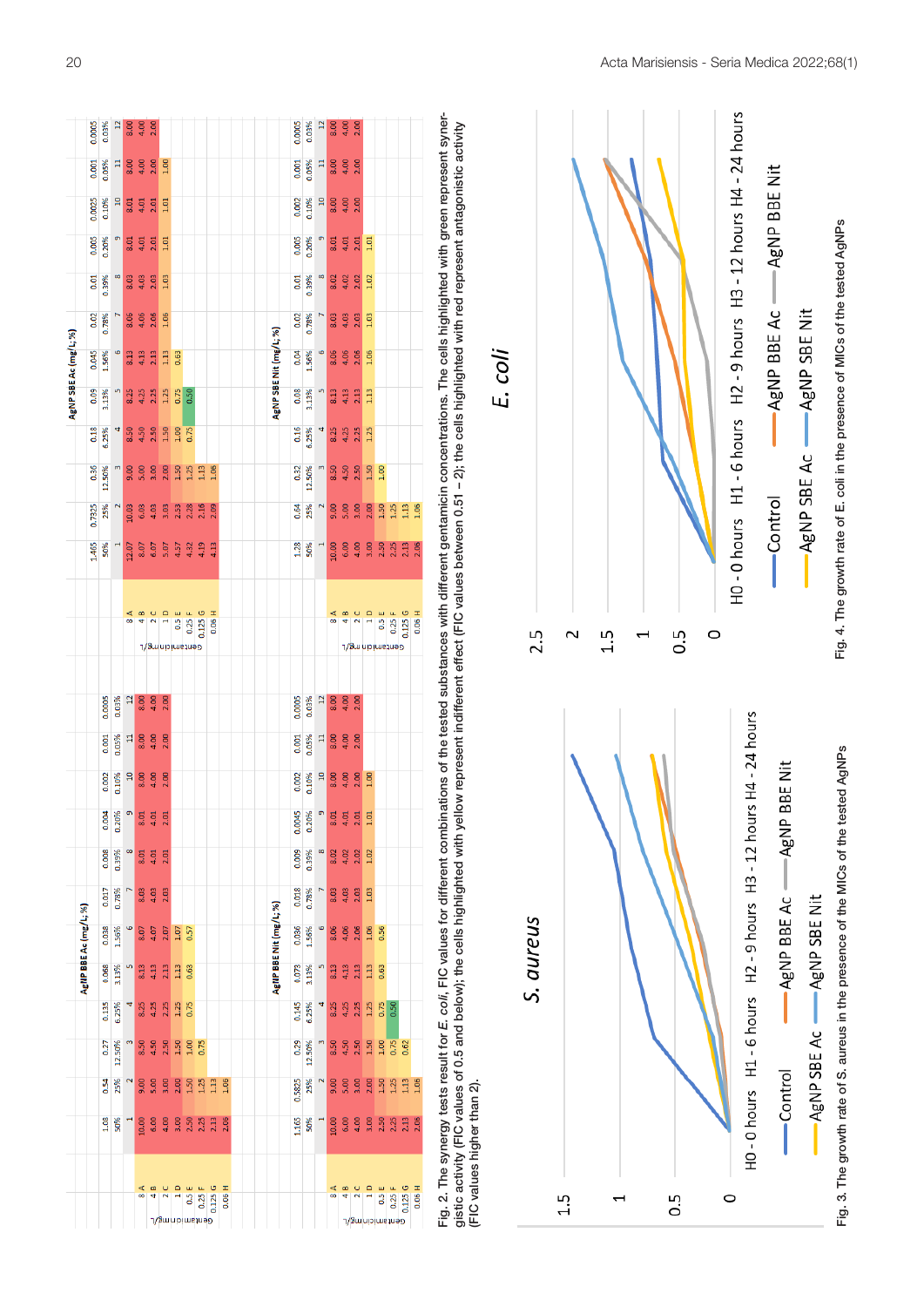inhibited, in the presence of AgNP BBE Ac it was similar to the control growth rate, while the in the presence of the AgNP SBE Nit the growth rate was stimulated. After 24 hours of incubation, only the growth rate in the presence of AgNP SBE Ac was inhibited.

## **Discussions**

Among the multitude of metallic nanoparticles, silver nanoparticles are considered the most effective ones. Biosynthesized AgNPs were reported by several studies as a promising therapeutic alternative, because of their antibacterial, antifungal, and antiviral activity. The green synthesis of nanoparticles using different plant extracts is considered an excellent biosynthesis strategy because of the plant's proprieties (nontoxic, natural capping substances, antimicrobial activity) [18,26]. Also, because the Ag NPs may present multiple associated antibacterial mechanisms, it is unlikely for bacteria to develop resistance against multiple mechanisms at the same time, so the bacterial resistance against AgNPs is considered a rare phenomenon [27–29]. Even so, several recent studies investigated if the bacteria may develop resistance/tolerance against different AgNPs. These studies suggest that bacteria may become tolerant or may develop resistance to sublethal or even lethal doses of different AgNPs, that only phenotypic bacterial changes may be needed to reduce their antibacterial activity, or that antibiotic efficacity may be decreased by the microorganism's prior exposure to the AgNPs [29–33]. An alternative to the possible development of bacterial resistance to Ag-NPs is considered the additive effect of plant extracts from the biosynthesized nanoparticles, or even the possibility of Ag NPs to exert synergistic activity with different antibiotics [29].

A recent study [34] demonstrated significant synergistic effects for the combination of Ag NPs with different antibiotics, for different bacterial strains. They presented that S. *aureus* was resistant to AgNPs (synthesized using silver nitrate and D-glucose), erythromycin, clindamycin, tetracycline, ampicillin, cefpodoxime, cefuroxime, but when combined with 1 µg/mL of AgNPs the effectiveness of these antibiotics increased from resistance to the susceptible range. The same study presented an increased zone of inhibition of *S. aureus* for the AgNPs combination with gentamicin, while for *E. coli* the inhibition zone was slightly decreased. Another study [35], reported that gentamicin significantly increased the antibacterial effect of poly(N-vinyl-2-pyrrolidone) coated silver nanoparticles against *S. aureus* and *E. coli*. In our study, it was observed that, for *E. coli*, synergistic effects were registered for the combination of gentamicin 0.25mg/L with AgNP BBE Nit (0.145mg/mL) and with AgNP SBE Ac (0,09 mg/ mL). All the other combinations of different concentrations of tested substances presented indifferent effects with different concentrations of gentamicin. Overall, the AgNP BBEs solutions in the combination with gentamicin presented lowest values of FIC than the FICs registered for the

combination of AgNP SBEs with gentamicin, for *S. aureus* and *E. coli*.

As the antibacterial activity of the Ag NPs BBE and Ag NPs SBE was previously demonstrated [21,25], we considered that it could be an interesting approach to evaluate how these AgNPs might influence the bacterial growth rate over 24 hours. The growth rate of the *S. aureus* was inhibited by all the tested AgNPs at all the measurement times (6, 9, 12, 24 hours), compared to the growth control. The growth inhibition of the *S. aureus* was almost similar in the presence of AgNP BBE Ac, Ag NP BBE Nit, and AgNP SBE Ac, more pronounced than the growth rate inhibition observed in the presence of the AgNP SBE Nit. In the case of *E. coli*, after 24 hours of incubation, the growth rate was inhibited only in the presence of AgNP SBE Ac. An interesting observation was that after 6 hours of incubation, the growth rate of *E. coli* was inhibited in different degrees by all the tested AgNPs, especially by the AgNP BBE Nit, where the growth rate was almost stationary. The well-recognized adaptability of *E. coli* under different environmental conditions might be a possible explanation for this phenomenon. After a slower growth rate of *E. coli* in the presence of AgNPs in the first hours, it was able to adapt to the presence of Ag NPs, and the growth rate was no longer notably reduced, even enhanced in the case of AgNP SBE Nit.

Because of the novelty of the domain and the significant differences between the studies (different methodologies, different types, diffrent concentration of AgNPs, different bacterial strains, etc.) until now, the recently available data only revealed a small part of the multitude of antimicrobial mechanisms of the AgNPs and raised some interesting hypothesis that needs more comprehensive studies to fully elucidate how AgNPs acts against bacteria.

### **Conclusions**

After performing the synergy test, it was observed that, for *E. coli*, synergistic effects were registered for the combination of gentamicin 0.25mg/L with AgNP BBE Nit (0.145mg/mL) and with AgNP SBE Ac (0,09mg/mL). Overall, the AgNP BBEs solutions in the combination with gentamicin presented lowest values of FIC than the FICs registered for the combination of AgNP SBEs with gentamicin, for both bacterial strains.

The growth rate of the *S. aureus* was inhibited by all the tested AgNPs, while for *E. coli*, after 24 hours of incubation, only the growth rate in the presence of AgNP SBE Ac was inhibited. After 6 hours of incubation, the growth rate of *E. coli* was almost stationary in the presence of MIC of AgNP BBE Nit.

The results from this study, as well as the enormous variety of data from the literature, emphasize once again that the green synthesis of AgNPs is a valuable choice for the synthesis of substances that might be used as adjuvants or even as treatment options in the constant battle with bacterial adaptability. More studies are necessary, still, to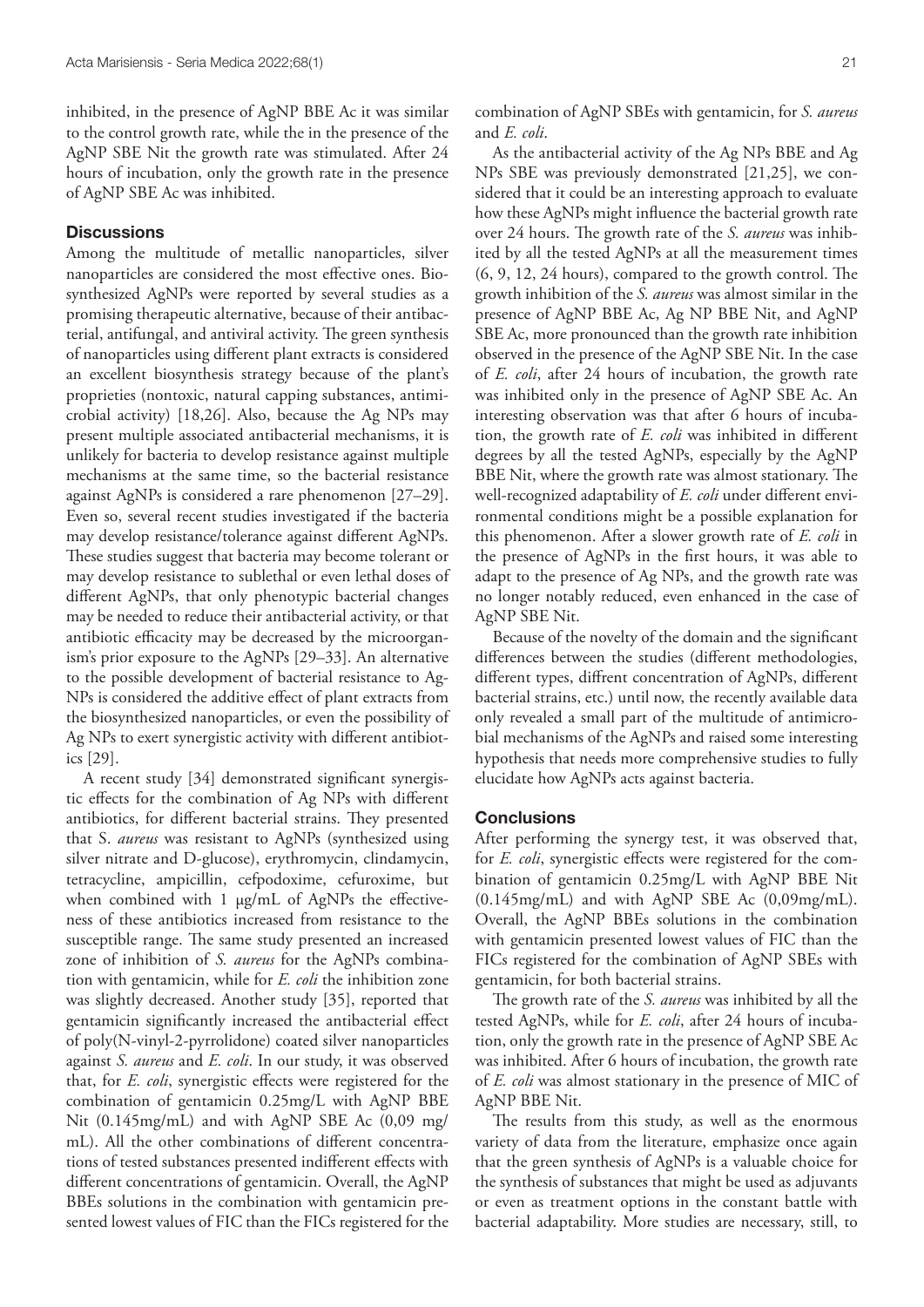completely elucidate the antibacterial mechanisms of these AgNPs and how they might be used for medical purposes.

## Authors' contriburion

ADM: Conceptualization, methodology, validation, formal analysis, investigation, resources, writing/review and editing, supervision, project administration, funding acquisition

AM: Conceptualization, methodology, validation, formal analysis, investigation, resources, writing/review and editing

FT: Conceptualization, methodology, resources, writing/ review and editing, supervision

BT: Conceptualization, methodology, resources, writing/ review and editing

LB: Conceptualization, methodology, resources, writing/ review and editing

CT: Conceptualization, methodology, resources, writing/ review and editing, supervision

CNC: Conceptualization, methodology, validation, formal analysis, investigation, resources, writing/review and editing, supervision, project administration

## Conflict of interest

None to declare.

## Funding

This work was supported by the University of Medicine, Pharmacy, Science and Technology "George Emil Palade" of Târgu Mureș Research Grant number 293/1/14.01.2020.

#### Bibliography

- 1. Loo YY, Rukayadi Y, Nor-Khaizura M-A-R, Kuan CH, Chieng BW, Nishibuchi M, et al. In Vitro Antimicrobial Activity of Green Synthesized Silver Nanoparticles Against Selected Gram-negative Foodborne Pathogens. Frontiers in Microbiology. 2018;9:1555.
- 2. Peterson E, Kaur P. Antibiotic Resistance Mechanisms in Bacteria: Relationships Between Resistance Determinants of Antibiotic Producers, Environmental Bacteria, and Clinical Pathogens. Frontiers in Microbiology. 2018;9:2928.
- 3. Munita JM, Arias CA. Mechanisms of Antibiotic Resistance. Microbiol Spectr. 2016 Apr;4(2):10.1128/microbiolspec.VMBF-0016–2015.
- 4. Wang L, Hu C, Shao L. The antimicrobial activity of nanoparticles: present situation and prospects for the future. Int J Nanomedicine. 2017 Feb 14;12:1227–49.
- 5. Qasim M, Udomluck N, Chang J, Park H, Kim K. Antimicrobial activity of silver nanoparticles encapsulated in poly-N-isopropylacrylamide-based polymeric nanoparticles. Int J Nanomedicine. 2018 Jan 3;13:235–49.
- 6. Dakal TC, Kumar A, Majumdar RS, Yadav V. Mechanistic Basis of Antimicrobial Actions of Silver Nanoparticles. Frontiers in Microbiology. 2016;7:1831.
- 7. Coman AN, Mare A, Tanase C, Bud E, Rusu A. Silver-Deposited Nanoparticles on the Titanium Nanotubes Surface as a Promising Antibacterial Material into Implants. Metals. 2021 Jan;11(1):92.
- 8. Sánchez-López E, Gomes D, Esteruelas G, Bonilla L, Lopez-Machado AL, Galindo R, et al. Metal-Based Nanoparticles as Antimicrobial Agents: An Overview. Nanomaterials (Basel). 2020 Feb 9;10(2):292.
- 9. Raghunath A, Perumal E. Metal oxide nanoparticles as antimicrobial agents: a promise for the future. International Journal of Antimicrobial Agents. 2017 Feb 1;49(2):137–52.
- 10. Arora N, Thangavelu K, Karanikolos GN. Bimetallic Nanoparticles for Antimicrobial Applications. Frontiers in Chemistry. 2020;8:412.
- 11. Siddiqi KS, Husen A, Rao RAK. A review on biosynthesis of silver nanoparticles and their biocidal properties. Journal of Nanobiotechnology.

2018 Feb 16;16(1):14.

- 12. Hamouda RA, Hussein MH, Abo-elmagd RA, Bawazir SS. Synthesis and biological characterization of silver nanoparticles derived from the cyanobacterium Oscillatoria limnetica. Sci Rep. 2019 Sep 10;9(1):13071.
- 13. Murphy M, Ting K, Zhang X, Soo C, Zheng Z. Current Development of Silver Nanoparticle Preparation, Investigation, and Application in the Field of Medicine. Journal of Nanomaterials. 2015 May 19;2015:e696918.
- 14. Bankier C, Matharu RK, Cheong YK, Ren GG, Cloutman-Green E, Ciric L. Synergistic Antibacterial Effects of Metallic Nanoparticle Combinations. Sci Rep. 2019 Nov 5;9(1):16074.
- 15. Parlinska-Wojtan M, Kus-Liskiewicz M, Depciuch J, Sadik O. Green synthesis and antibacterial effects of aqueous colloidal solutions of silver nanoparticles using camomile terpenoids as a combined reducing and capping agent. Bioprocess Biosyst Eng. 2016;39:1213–23.
- 16. Sorbiun M, Shayegan Mehr E, Ramazani A, Mashhadi Malekzadeh A. Biosynthesis of metallic nanoparticles using plant extracts and evaluation of their antibacterial properties. Nanochemistry Research. 2018 Jan 1;3(1):1–16.
- 17. Calderón-Jiménez B, Johnson ME, Montoro Bustos AR, Murphy KE, Winchester MR, Vega Baudrit JR. Silver Nanoparticles: Technological Advances, Societal Impacts, and Metrological Challenges. Frontiers in Chemistry. 2017;5:6.
- 18. Park Y. New Paradigm Shift for the Green Synthesis of Antibacterial Silver Nanoparticles Utilizing Plant Extracts. Toxicol Res. 2014 Sep;30(3):169– 78.
- 19. Xu L, Wang Y-Y, Huang J, Chen C-Y, Wang Z-X, Xie H. Silver nanoparticles: Synthesis, medical applications and biosafety. Theranostics. 2020 Jul 11;10(20):8996–9031.
- 20. Khorrami S, Zarrabi A, Khaleghi M, Danaei M, Mozafari M. Selective cytotoxicity of green synthesized silver nanoparticles against the MCF-7 tumor cell line and their enhanced antioxidant and antimicrobial properties. Int J Nanomedicine. 2018 Nov 27;13:8013–24.
- 21. Tanase C, Berta L, Coman NA, Roșca I, Man A, Toma F, et al. Antibacterial and Antioxidant Potential of Silver Nanoparticles Biosynthesized Using the Spruce Bark Extract. Nanomaterials (Basel). 2019 Oct 30;9(11):1541.
- 22. Tanase C, Berta L, Mare A, Man A, Talmaciu AI, Rosca I, et al. Biosynthesis of silver nanoparticles using aqueous bark extract of Picea abies L. and their antibacterial activity. Eur J Wood Prod. 2020 Mar 1;78(2):281–91.
- 23. Gonelimali FD, Lin J, Miao W, Xuan J, Charles F, Chen M, et al. Antimicrobial Properties and Mechanism of Action of Some Plant Extracts Against Food Pathogens and Spoilage Microorganisms. Frontiers in Microbiology. 2018;9:1639.
- 24. Elisha IL, Botha FS, McGaw LJ, Eloff JN. The antibacterial activity of extracts of nine plant species with good activity against Escherichia coli against five other bacteria and cytotoxicity of extracts. BMC Complementary and Alternative Medicine. 2017 Feb 28;17(1):133.
- 25. Tanase C, Berta L, Coman NA, Roșca I, Man A, Toma F, et al. Investigation of In Vitro Antioxidant and Antibacterial Potential of Silver Nanoparticles Obtained by Biosynthesis Using Beech Bark Extract. Antioxidants. 2019 Oct;8(10):459.
- 26. Masum MdMI, Siddiqa MstM, Ali KA, Zhang Y, Abdallah Y, Ibrahim E, et al. Biogenic Synthesis of Silver Nanoparticles Using Phyllanthus emblica Fruit Extract and Its Inhibitory Action Against the Pathogen Acidovorax oryzae Strain RS-2 of Rice Bacterial Brown Stripe. Frontiers in Microbiology. 2019;10:820.
- 27. Cheeseman S, Christofferson AJ, Kariuki R, Cozzolino D, Daeneke T, Crawford RJ, et al. Antimicrobial Metal Nanomaterials: From Passive to Stimuli-Activated Applications. Advanced Science. 2020;7(10):1902913.
- 28. Baptista PV, McCusker MP, Carvalho A, Ferreira DA, Mohan NM, Martins M, et al. Nano-Strategies to Fight Multidrug Resistant Bacteria—"A Battle of the Titans." Front Microbiol. 2018 Jul 2;9:1441.
- 29. Bruna T, Maldonado-Bravo F, Jara P, Caro N. Silver Nanoparticles and Their Antibacterial Applications. International Journal of Molecular Sciences. 2021 Jan;22(13):7202.
- 30. Gunawan C, Teoh WY, Marquis CP, Amal R. Induced adaptation of Bacillus sp. to antimicrobial nanosilver. Small. 2013 Nov 11;9(21):3554– 60.
- 31. Graves JL, Tajkarimi M, Cunningham Q, Campbell A, Nonga H, Harrison SH, et al. Rapid evolution of silver nanoparticle resistance in Escherichia coli. Front Genet. 2015 Feb 17;6:42.
- 32. Panáček A, Kvítek L, Smékalová M, Večeřová R, Kolář M, Röderová M, et al. Bacterial resistance to silver nanoparticles and how to overcome it. Nature Nanotech. 2018 Jan;13(1):65–71.
- 33. Kaweeteerawat C, Na Ubol P, Sangmuang S, Aueviriyavit S, Maniratanachote R. Mechanisms of antibiotic resistance in bacteria mediated by silver nanoparticles. J Toxicol Environ Health A. 2017;80(23– 24):1276–89.